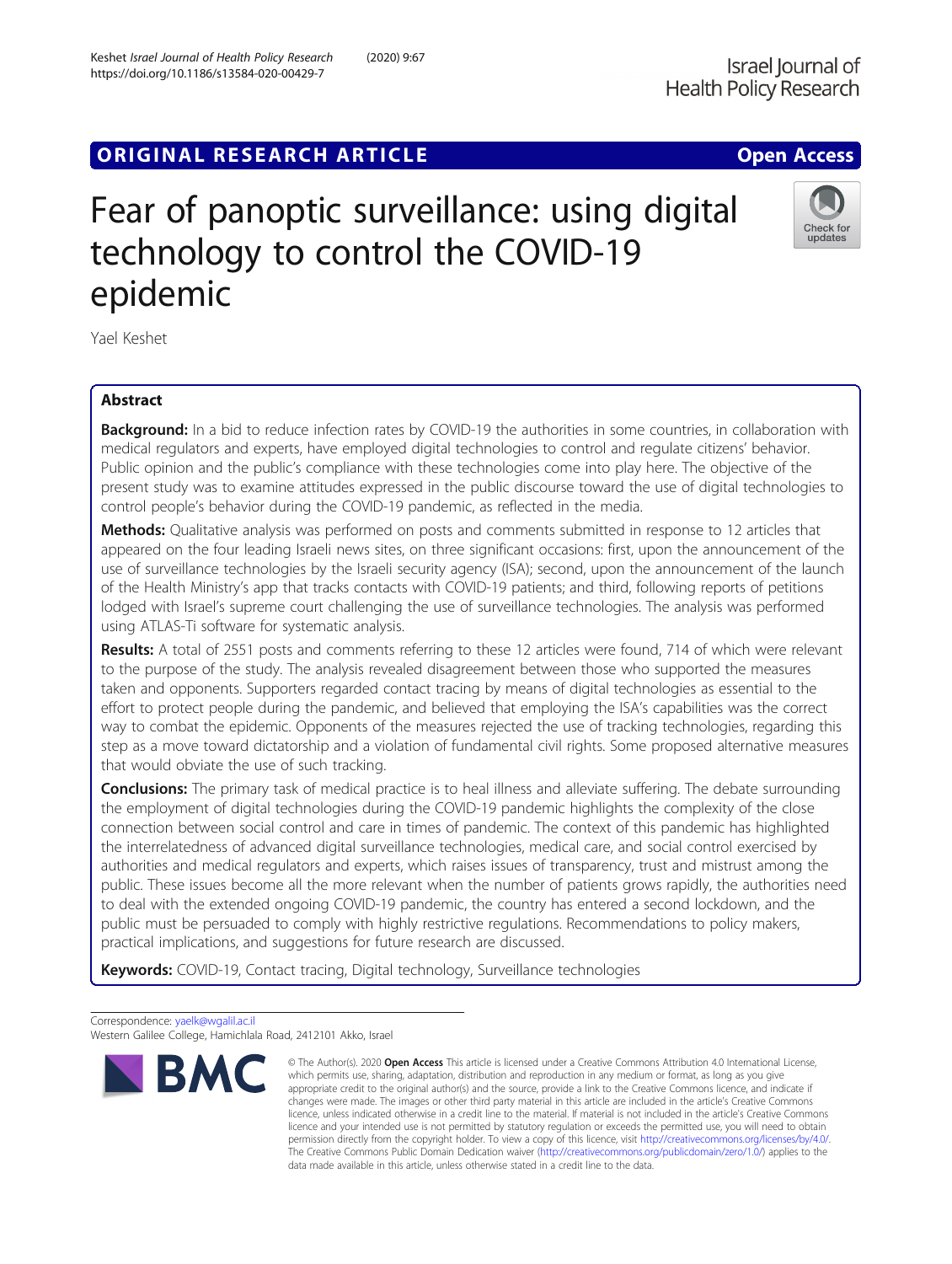# Background

The COVID-19 pandemic is a major event, and diverse steps have been taken to contain and control it. These steps, such as the formulation of hygiene norms, maintaining physical distance, and isolation are intended to curb the spread of the virus and thereby reduce fatalities and morbidity. The need to ensure physical distancing and to interrupt chains of infection so as to reduce contagion led to the imposition of social control effected through collaboration between governments, medical experts, and regulators. Since the pandemic struck in the era of advanced digitization, available digital technologies have allowed the authorities in many countries to enhance surveillance and to control people's behavior to further medical objectives. These technologies enable the authorities to collect vast amounts of information on individuals' contacts, which far exceeds that regularly obtained by health authorities [[3](#page-7-0)]. Since the public's cooperation with these measures is vital, public opinion and the public's compliance with these technologies come into play here.

### Medical experts and medical regulators

In his famous series of lectures, which became known as Society Must Be Defended ([\[9\]](#page-7-0) (1975–1976)), Foucault distinguished between two types of medical domain. The first treats individuals and their bodies in practical terms, based on medical knowledge; and the second deals with the regulation of social life –controlling the population with the aim of reducing morbidity and mortality. "Medicine is a power-knowledge that can be applied to both the body and the population, both the organism and biological processes, and it will therefore have both disciplinary effects and regulatory effects" ([\[9](#page-7-0)]: 252).

The two types of medical practice were established and superimposed from the end of the eighteenth century onward: the disciplinary track, based on medical knowledge, research, and the practice of health care, centers on the body and produces individualizing effects. The regulatory process focuses not upon the body but upon the life of a population, and "tries to control the series of random events that can occur in a living mass, a technology which tries to predict the probability of those events (by modifying it, if necessary), or at least to compensate for their effects."  $([9]:249)$  $([9]:249)$  $([9]:249)$ .

The power to regulate the health of a population, which Foucault termed bio-politics, leads authorities to treat the health of a population primarily as a political problem that also has biological and scientific aspects. The mechanisms introduced by bio-politics include forecasts, statistical estimates, and overall measures. They seek to impact outcomes at the population level, such as lowering mortality and morbidity rates. To accomplish

this, control and regulatory mechanisms must be established. This is the power of the sovereign, which Foucault [\[9](#page-7-0)] regarded as the right to intervene to regulate health. Medical knowledge and practice, on the one hand, and the regulation of populations on the other, these two heterogeneous layers of discipline and sovereignty, converged in the efforts to combat the pandemic.

## Digital contact tracing and privacy

One of the regulatory measures taken to contain and control COVID-19 was to use digital technologies that facilitate the tracing of contacts between diagnosed patients and other individuals during the 14 days prior to the date on which the patient was diagnosed with the disease. By informing every individual who has been in contact with a person infected with COVID-19 and isolating them, the spread of the virus can be slowed down. However, while digital contact tracing using smartphones has been proposed as a scalable and efficient tool to break chains of infections, this method impinges on individuals' privacy [\[4](#page-7-0)]. The obvious risk is related to the potential misuse of the large amount of detailed sensitive information collected pertaining to people's contacts and connections with others [\[3](#page-7-0)]. Tracing through individuals' smartphones may expose confidential information about their location history, meeting history, and health condition. It is important not to disclose a person's medical data to others without their prior consent. People may not want to disclose this information to someone they do not trust [\[3\]](#page-7-0), or may fear being discriminated against or stigmatized because of their health condition [\[4](#page-7-0)]. People should have the right to control who, when, and where someone else gains access to their data [\[3](#page-7-0)].

Furthermore, if digital contact tracing is to achieve its intended purpose, the system infrastructure must collect vast amounts of information about as many people's contacts as possible. Tracing so many citizens is considered inappropriate in democratic societies. Therefore, effective contact tracing should be conducted, while minimizing the exposure of people's sensitive data [\[3](#page-7-0)]. "The contact tracing technologies used in a number of Asian countries collect highly sensitive data from individuals. However, data protection and privacy regulations, especially with respect to medical data, may significantly differ from country to country. For example, in several European countries or in the US, there are more restrictive regulations." ([\[3](#page-7-0)]:3). Researchers and governmental agencies in Europe and the USA are currently investing efforts into developing digital technologies that maintain an appropriate level of security, privacy and transparency. For example, both the Swiss and the Germans have developed apps that employ an open source approach, involving the community in early testing of the app code, at least in theory. There has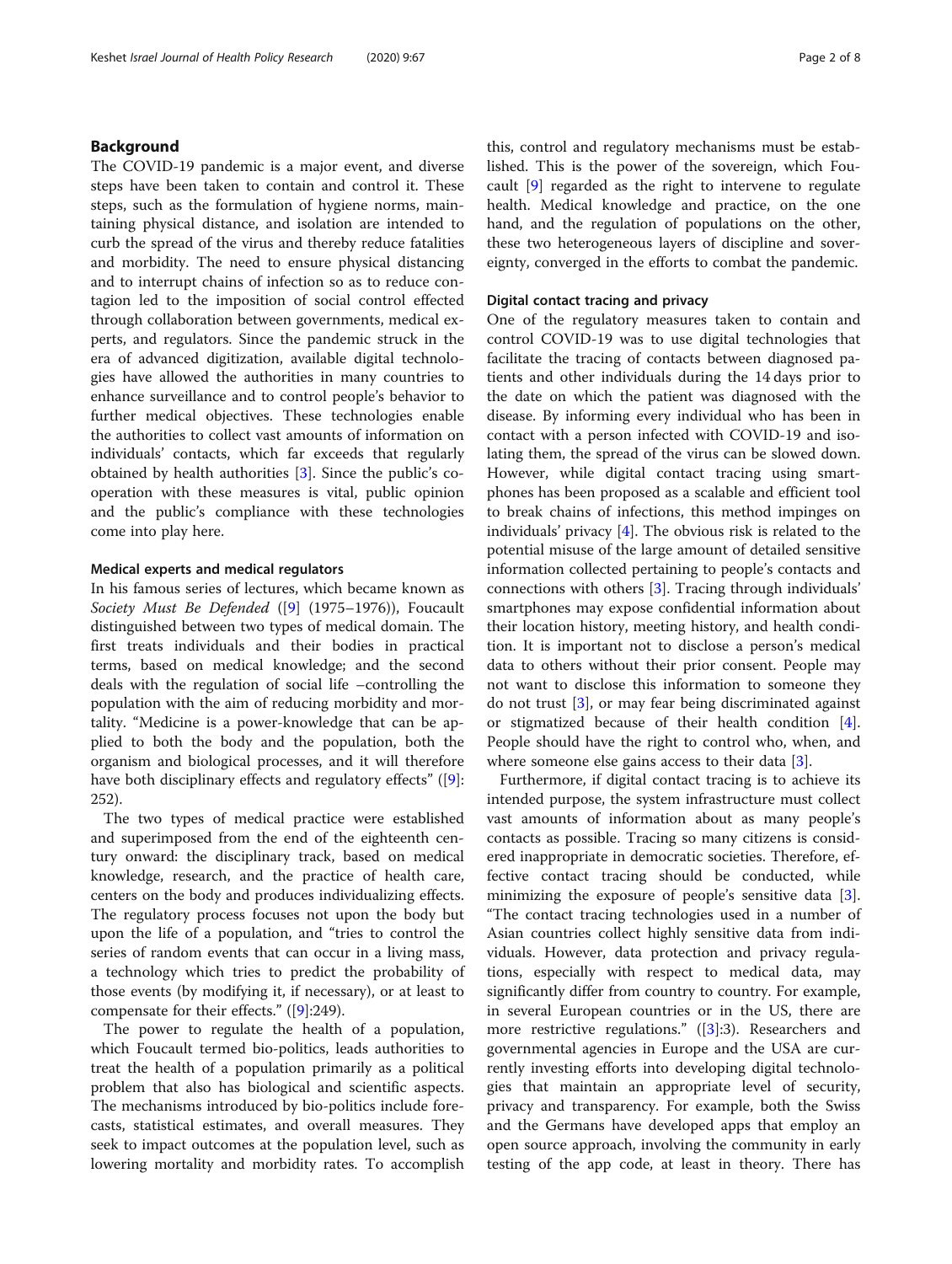been a lively public debate regarding privacy issues in the EU and USA, while in some other countries they have not been widely discussed [\[3](#page-7-0)]. Moreover, while in some countries citizens are asked to install the app voluntarily and must actively use it if it is to be effective, in other countries the tracking technology is mandatory. The way such technologies are installed is closely connected to the prevailing attitude toward the protection of individual privacy [\[4](#page-7-0)].

Israel, which has highly developed digital technological capabilities [[14](#page-7-0)] and is known as the "start-up nation" and a leading source of technological innovation worldwide [\[2](#page-7-0)], has used both voluntary and mandatory digital technologies to track, control and regulate population behavior during the COVID-19 pandemic.

#### The Israeli context

The COVID-19 epidemic broke out in Israel toward the end of February 2020. A lockdown was imposed in mid-March and most restrictions were lifted a month later, in mid-April. Between April and early June, the COVID-19 infection rate in Israel remained stable but then began to rise and in late September the country entered a second nationwide lockdown.

As early as March17, 2020, the government passed a set of emergency regulations authorizing the Israel Security Agency (ISA) to aid in the national effort to limit the spread of the COVID-19, and permitting it to collect, process, and use of citizens' personal data. The ISA started using a cache of mobile-phonelocation data to help identify people who had crossed paths with patients who tested positive for COVID-19. People found to have been in close contact with an infected individual were placed into mandatory quarantine to stop further contagion [[1\]](#page-7-0). Six days after the initiation of mandatory COVID-19 surveillance by the ISA, the Ministry of Health launched a very similar but optional service named HaMagen (the protector), an open-code application that allows citizens to opt in to the logging of their mobilephone locations. This application notifies mobile users shortly after they come into contact with a person who has tested positive for COVID-19 (as recorded by health officials) and advises them to self-isolate [[1\]](#page-7-0). A public debate ensued in Israel regarding the use of these surveillance technologies.

# The research objective

The study sought to examine attitudes expressed in the public discourse (as reflected in the media) toward the use of digital surveillance technologies to monitor population behavior during the COVID-19 pandemic.

# **Methods**

Qualitative analysis was performed on posts and comments submitted in response to 12 articles that appeared on three significant dates on the four leading Israeli news sites. The Posts and Comments section is a feature of news websites in which readers are invited to comment on the published content. This feature enables readers to share their reactions to the issues reported on news websites. A post generally elicits comments and this initiates a discussion.

Three dates were chosen on which a significant policy announcement or broadcast was made: first, regarding the use of surveillance technologies by the Israeli security agency (ISA), on March17, 2020; second, regarding the launch of the Health Ministry app that tracks contacts with COVID-19 patients, on March22, 2020; and third, a live TV broadcast from Israel's supreme court as it considered petitions challenging the use of surveillance technologies, on April16, 2020. The data was collected in late April 2020.

The four leading Israeli news sites were sampled according to the SimilarWeb site, which tracks companies' digital market share. The four top news and media websites in Israel are: [ynet.co.il](http://ynet.co.il) (21.3% market share in the category), [walla.co.il](http://walla.co.il) (11.4%), [maco.co.il](http://maco.co.il) (10.1%), and [Haaretz.co.il](http://haaretz.co.il) (3.4%). Since the four leading Israeli news sites publish in Hebrew, almost all of the posts and comments were also written in Hebrew. Thus, our analysis is relevant only to the Hebrew speaking population. The total of 2551 posts and comments referred to the 12 news articles, of which 28% were directly relevant to the research objective. The remainder addressed the political situation that pertained at that time in Israel or were non-sense posts.

Thus, the data that was analyzed comprised posts and comments written at different times, submitted to different news websites by many different individuals. This combination produces "data triangulation," one of the four types of triangulation that Denzin [\[6](#page-7-0)] identified. Data triangulation has three subtypes: (a) time, (b) space, and (c) persons. Accordingly, data triangulation refers to data collected at different points in time, from different people, and at different intervals, so as to obtain a richer and more detailed picture of the phenomena. Variance in events, settings, times, and so forth may bring to light revealing atypical data or recurrent patterns, both of which enhance confidence in the findings [\[5](#page-7-0)].

Content analysis of the relevant posts and comments was conducted according to the procedure proposed by Keshet et al. [[15](#page-7-0)] for short narratives analysis. This is a qualitative mode of content analysis, since it focuses on meanings rather than measurements [\[12](#page-7-0)]. Content analysis is defined as a research technique applied to non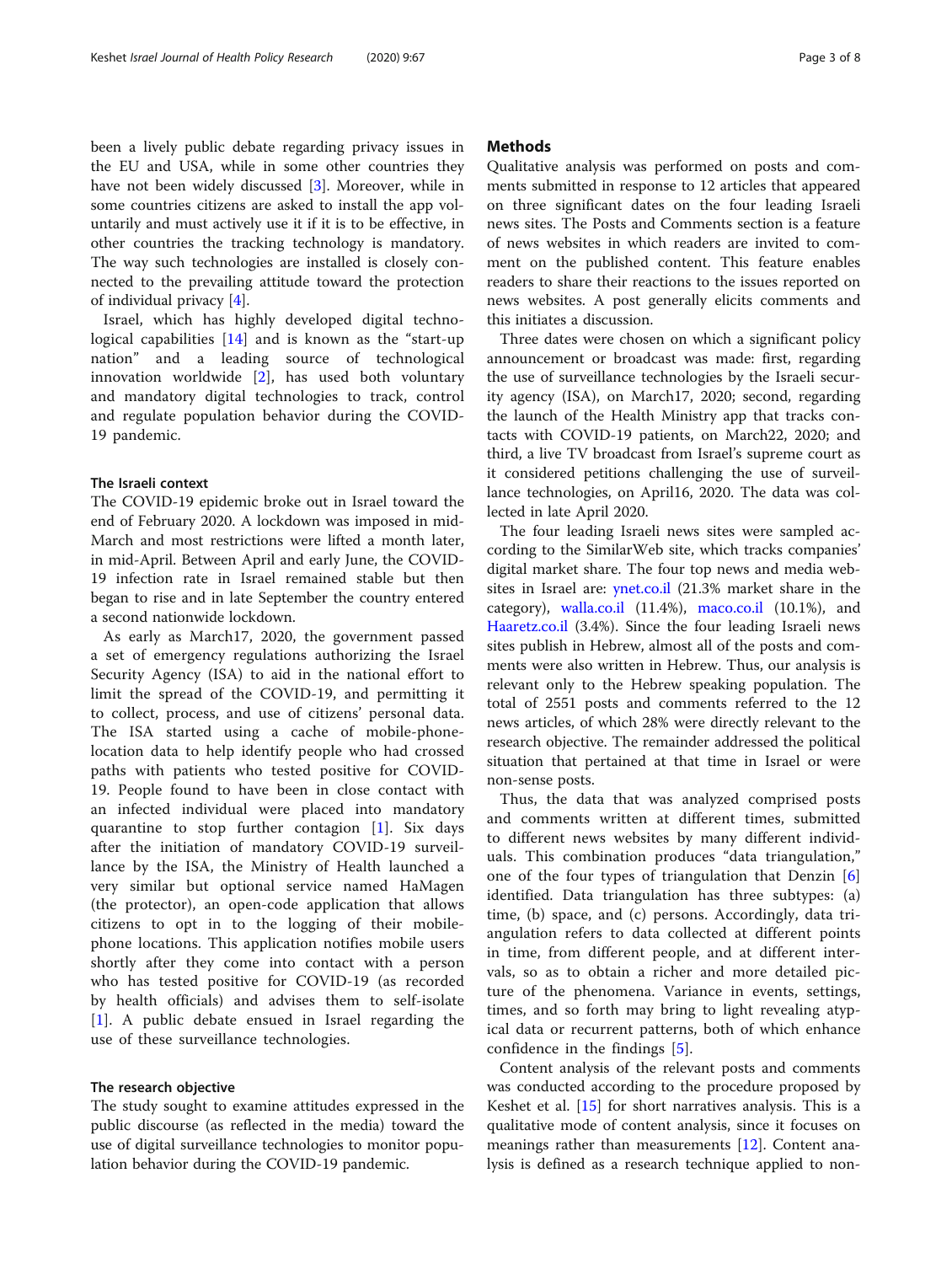statistical material that allows the researcher to analyze such material in a systematic manner [[8,](#page-7-0) [20\]](#page-7-0).

The posts and comments were coded systematically using Atlas.ti Scientific Software version 8. The ATLA S.ti software enables one to develop a coding schema that indicates the topics or concepts that emerge from the data. This involves selecting quotations and assigning them a code, after which all quotations with the same code are retrieved by running a report produced by the code manager. This process facilitates retrieval of related quotations in order to examine patterns in the data, and enables the grouping of codes into categories that represent broader and more abstract themes.

Analyzing posts and comments on website news articles offers several advantages but also entails disadvantages in comparison to other qualitative methods such as in-depth interviews and focus groups. Post and comments analysis better reflects opinions in the public discourse since they capture the authentic responses of people to news in the media because they respond immediately and more freely by virtue of the anonymity that this medium allows. Furthermore, this method provides access to a very large volume of opinions and attitudes expressed at the same time, which is obviously not the case when in-depth interviews are conducted. On the other hand, this method tells us nothing about the person who posted or commented and we cannot ask follow-up questions to gain further insights into each individual.

# Results

The analysis produced seven main codes that were grouped into two broader and more abstract themes: supporters and opponents (Table 1). Supporters consider these measures to be vital to dealing effectively with the epidemic, as they save people's lives. They believe that employing the ISA's capabilities is the correct way to fight the pandemic. Concerns were expressed about those who do not own smart phones. However, many posts and comments expressed opposition to the use of digital surveillance technologies, as this move was considered a dangerous step toward dictatorship and a

**Table 1** Theme and codes

| <b>Themes</b> | Codes                                        |
|---------------|----------------------------------------------|
| Supporters    | Tracking is important                        |
|               | Nothing to hide                              |
|               | Do not own a smart phone                     |
| Opponents     | Danger of dictatorship                       |
|               | Violation of the right to privacy            |
|               | Ways to evade tracking                       |
|               | Anyhow no privacy in the digital environment |

violation of fundamental rights. They furthermore noted ways whereby individuals could avoid surveillance.

# Supporters: "Health and public safety are more important than privacy"

Posts and comments that support the use of surveillance technology emphasize its positive intent. "The move is designed to locate people who have been in close contact with a sick person before knowing about it, and thus reduce the spread of the disease. It seems an important step."

When the Israeli Ministry of Health endorsed the HaMagen app someone posted "I've downloaded it myself, and I urge you to download." And someone else explained: "To fight the virus and because the information patients report cannot be relied upon; I also can't remember exactly where I was and at what time, [so] I installed the protective app and gave permission to follow me and it helps me, if I'm near a sick person, I'd rather lose privacy." Another posted that "we have to follow those who need isolation, because those who violate it pose a danger! They are irresponsible."

When the supreme court addressed the petitions lodged against the use of ISA surveillance technologies, some wrote that "public health and safety are more important than privacy"; that "the government is working to save all its citizens, in the wake of a global deadly epidemic... No more self-destruction," adding that ISA data collection "is only for the purpose of the Corona and for no other use." Some wrote that since we were now at war (against the COVID-19) ISF intervention was justified:

and "they shall beat their swords into plowshares, and their spears into pruning hooks," taking tools of war and turning them into a tool of peace. This is a technological tool that can stop the epidemic immediately. Very soon, we will emerge from the crisis thanks to this directive.

Others argued that using this tool did no damage to democracy: "Democracy can bear such harsh tools, one shouldn't be afraid of it, one must make sure it is done transparently and with limitations. And at least for now, that seems to be what the state is doing. Judge Meltzer suggested adding more external oversight." Another comment read: "… I know what the big brother's eye means but today I have no problem, knowing where I would be if I were near a Corona patient. This is an emergency and these regulations will not be [here] forever."

Those who responded to opponents' posts argued that there was nothing to hide. "Why are they afraid? Only those who have something to hide are afraid," and "…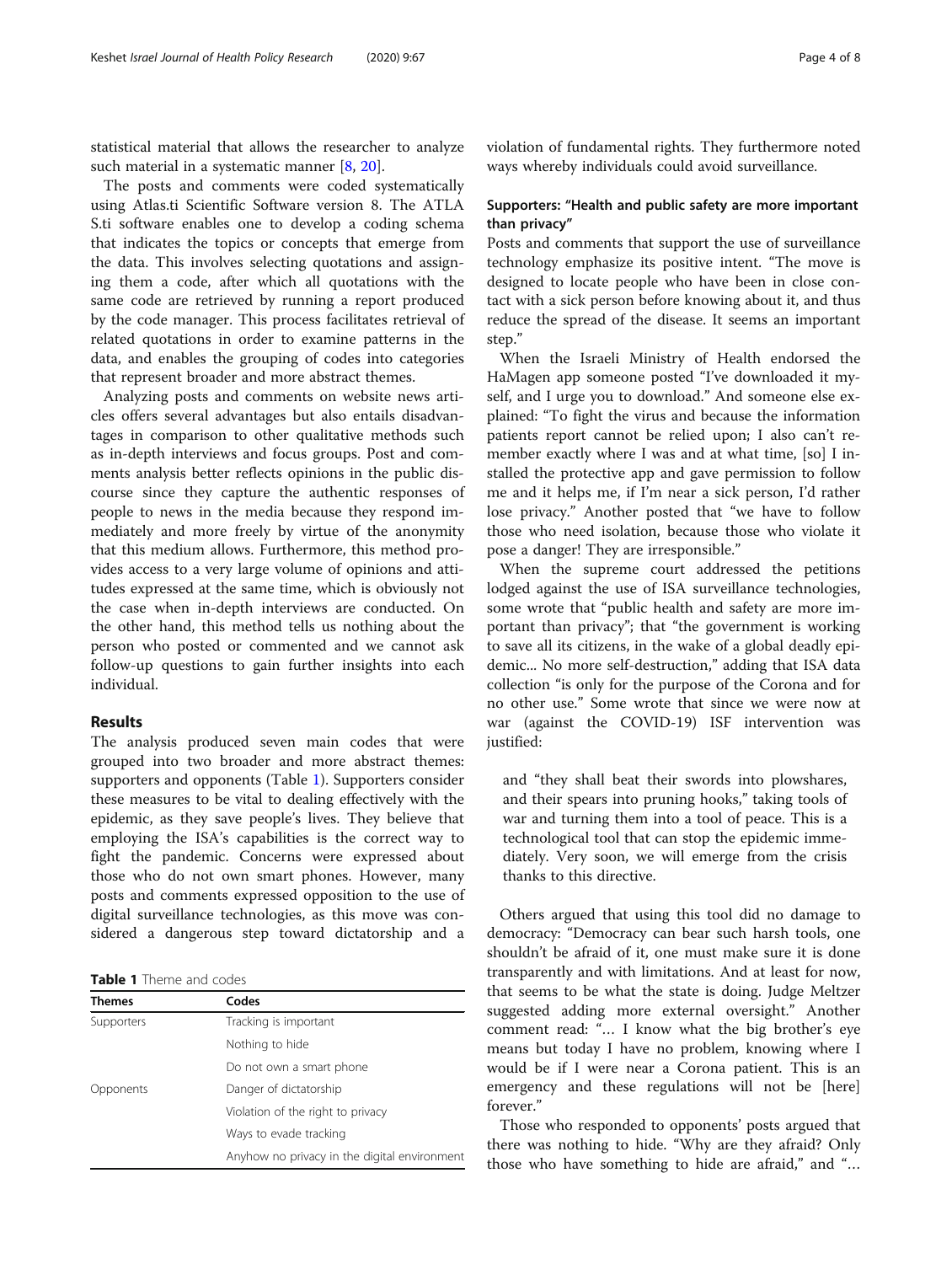only those who fear the ISF know why they are afraid." "What has Corona to do with the Supreme Court? Everything must be done by all means to save [life] both forcefully and powerfully."

Some voiced criticism of the measure, pointing out that surveillance technology applies only to smart phone owners, and that many in certain sections of the population do not own such a devise. This is true mainly of the poor and of ultra-orthodox Jews, who shun smart phones because of their beliefs: "The most problematic population is the ultra-Orthodox population that does not use a cell phone and cannot be monitored..." Another asked "The app does not work on devices below a certain level that most people maintain, you have no shame the Ministry of Health not to think of the poorest among the most vulnerable, we also pay taxes."

# Opponents: "In the sequel, a chip will be implanted under one's skin, there will be 24/7 monitoring of every detail"

Opponents of the use of surveillance technologies addressed mainly three issues: the danger of dictatorship, violation of the right to privacy, and ways to avoid surveillance. Commentators perceived the use of surveillance technologies to be "anti-democratic steps [taken] by the government," and part of the process of eroding democracy: "Democracy in the State of Israel is dying," "No democratic country has been monitoring cell phones." While some view this measure as a danger to democracy, others go further to consider it "the end of democracy." One described Israel "as a totalitarian state" and another as a "police state." "This attempt to cling to every draconian way of dealing with the epidemic, evokes even more distrust!!! Start behaving like democracies that have chosen more humane ways and achieved better results than Israel."

Many of those who submitted posts and comments used the term "dictatorship" to clarify their feelings about the move. Some referred to it as "a dictatorship beneath a mask of democracy," and as "a dark government, a regime of oppression." The concern raised by several commentators was that "the regime does not abandon tools that allow control after it gets used to them." They therefore predicted that surveillance measures would be kept in place even once the need evaporated: "Do not be surprised when the ISA monitors you at the end of the COVID-19 crisis, and then surveillance will also be used by the police, and then the surveillance will allow tracing of extreme political activists."

The ISA's intention to apply surveillance measures aroused antagonism, expressed in posts and comments. One of these expressed concern regarding a security service that routinely tracks civilians:

A commentator expressed his/her discomfort at the lack of transparency: "in the fog-covered (important in themselves) actions of the secret services, a dark regime, this [is a] toxic initiative by the state leadership under the guise of security. Civilian surveillance is a key feature of dark regimes." And another wrote that "What is real is that they want to imprison us in our homes …. Corona is the biggest lie of the  $21<sup>st</sup>$  century, meanwhile while we are isolating, [they are] covering the country with the G5 military system for civilians."

These actions on the part of the regime were likened to dark periods in history. In many posts and comments, the comparison with the rise of Nazism in Germany is striking. Making comparisons to the rise of Nazism evokes strong emotion in Israel. "1932 - this is how it always begins." "And maybe an electronic chip will be embedded in the back of our neck. Today they no longer have to tattoo a number on one's arm." And someone wrote that "Anyone who learns from history understands what's going on here. Anyone who … didn't believe it could happen, like my dear family members … was murdered in the Holocaust."

Commentators also compared the use of surveillance technologies to other regimes at different times in history, such as "the establishment of the Stasi," "the USSR then," "the Israeli Ceausescu," "It is exactly in line with Benito Muslino," "The KGB is already here," and "we have almost become a Bolshevik regime."

Alongside anxiety over the fate of democracy and the fear of moving toward a dictatorial regime, many commentators perceived the use of surveillance technology to deal with the COVID-19 epidemic to be a violation of the right to privacy. "This is a blatant intrusion on privacy, on human rights," a violation of "the most fundamental right to freedom." Posts mentioned "a state that violates human rights," and some claimed that "the government has no right to track its citizens."

The peculiar circumstances of the pandemic raised awareness of the government's ability to monitor its citizens: "Unbelievable, they really admit they are able to track us all ... I was sure cellular companies were helping in that, but it turns out that the state can monitor and break into all of our devices .... wow." Concerns were raised about other uses of this technology that could benefit society, but at a heavy price of violating privacy: "The ISA will … expand the circle without our knowledge, to obtain more information. Perhaps it's good for a war on crime but definitely very bad for privacy." Some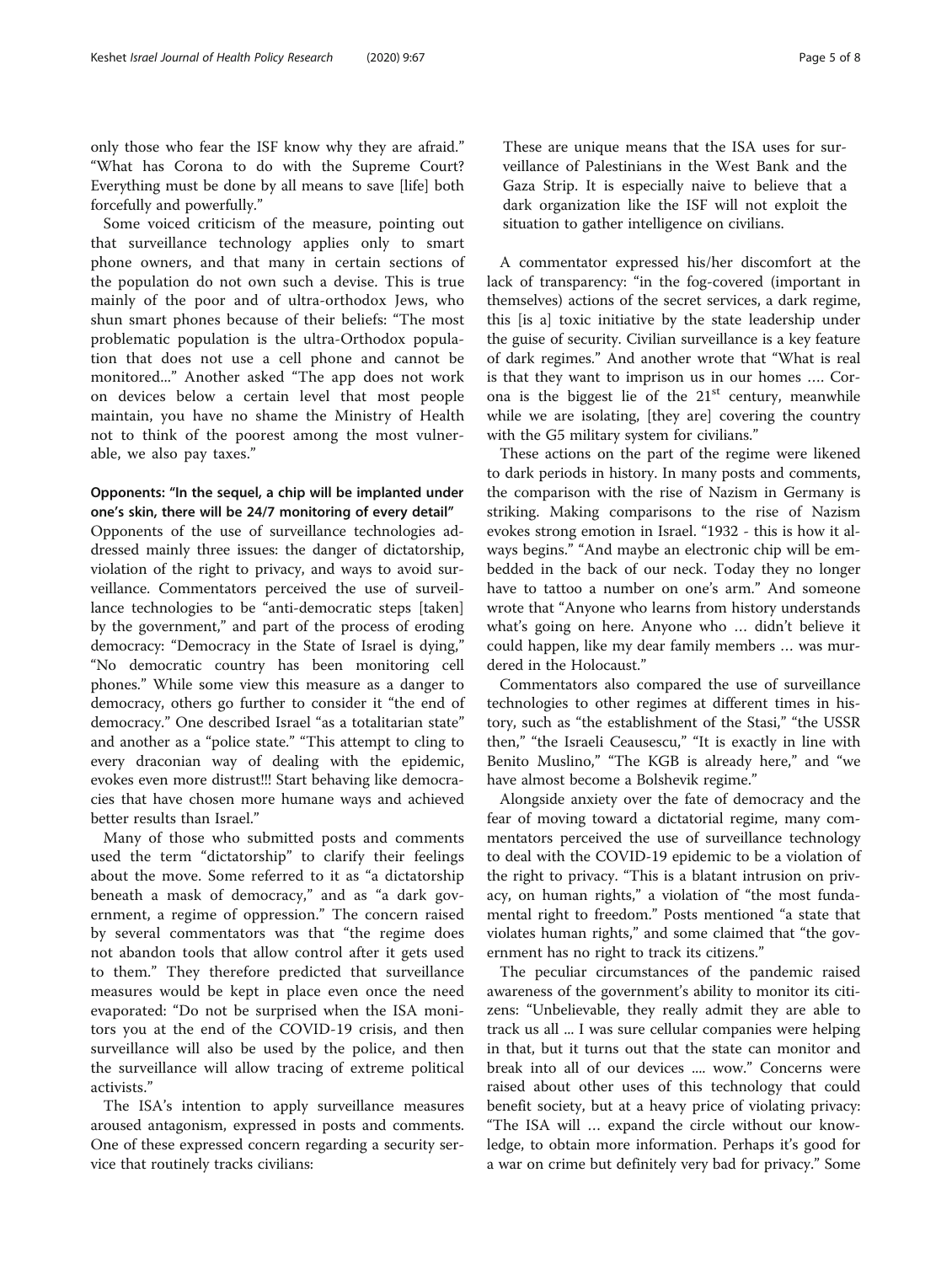argued that weighing the right to life against the right to privacy was merely an excuse: "Emergency is prevalent in many countries because of the epidemic, but this does not justify human rights violation...". A further concern was the leakage of information to be collected, something that had recently occurred in Israel during the elections. "What are the chances that the information will really be erased and not leaked, in light of the very bad experience we had here?"

Some drew parallels with "the Big Brother" literature: "It's really a bad science fiction movie," "A life without privacy just like George Orwell warned about in his book 1984," "In the sequel, a chip will be implanted under the skin, there will be 24/7 monitoring of every detail."

A number of suggestions were made on how to evade surveillance: turn off the device, take out the SIM card, switch to flight mode, "switch to an old device," "take out the battery or put the phone in a metal bag." Leaving the phone at home as a way to escape surveillance was mentioned in many posts, and some declared that they had indeed left the phone at home to evade surveillance, "my cell phone has not been out of the home for a month or so!"

A number of people maintained that we are routinely monitored in a digital environment. They mentioned companies like Google, Facebook, Instagram, and Amazon, as well as credit card companies and cameras: "As if we aren't already under surveillance," "What's new?!!? As if they haven't been following us already? Ever since the cell phones were invented they have been following us." Some referred to the tendency of many people to reveal details of their private lives in the media: "What does this exhibitionist generation have to fear, after all, you are (twenty-four seven) exposing yourself to networks, come on!"

# **Discussion**

This study, which focused on a specific point in time of the spread of the COVID-19 pandemic, raises issues about processes that researchers study over an extended period – in this case, the use of digital technologies to monitor public health and mechanisms of social control. During the outbreak of the COVID-19 pandemic, the processes of monitoring and surveillance became all encompassing.

Digital technologies are commonly used to monitor various medical aspects of our bodies and to facilitate medical supervision in an attempt to prevent illness and disease. These surveillance technologies operate on three different levels: on the individual level, on the interpersonal clinical level, and on the national or global population level [\[16](#page-7-0)].

On the individual level, people use self-tracking digital technologies to measure and collect data to promote

their health. Some of this self-tracking data is gathered and used for personal purposes, but much of it belongs to internet companies, other commercial entities, or government organizations, and this raises the question to whom the data belongs. The danger in self-tracking is that this very detailed knowledge about oneself may be misused by others, including hackers, perhaps in ways that violate personal autonomy and human rights. On the interpersonal clinical level – the medical encounter – doctors practice a form of personalized surveillance over each of their patients, documented in electronic health records. On the national or global population level, health surveillance systems are used to record and monitor cases of illness and medical conditions such as obesity, in order to track epidemiological changes [\[18](#page-7-0)].

From a critical point of view, expressed by those who oppose the use of surveillance technologies, the use of such digital technologies to promote health can be seen as a part of the surveillance society [\[19](#page-7-0)]. The term surveillance society denotes how digital technology is increasingly being used to monitor everyday life and discipline people. The use of surveillance technologies for healthcare purposes can be seen as a means of exercising power over life, and can be conceptualized in Foucault's words (2003:253): "We are then in a power that has taken control of both the body and life or that has, if you like, taken control of life in general – with the body as one pole and the population as the other."

The COVID-19 pandemic has further empowered the surveillance society, as the authorities employ digital technologies to control and regulate citizens' behavior. The debate between supporters and opponents of the use of digital technologies to track contacts with corona patients highlights their aspects of power and social control. Opponents pronounced concerns about the implications for democracy and civil rights. On the other hand, those who support the use of digital surveillance technologies stress that they save lives. Thus, the COVID-19 pandemic has demonstrated the basic ambiguity of healthcare surveillance – the close connection between control and care, which makes surveillance so complex issue [\[7](#page-7-0), [19](#page-7-0)].

During the COVID-19 pandemic normal life has been subordinated to medical needs and subjected to restrictions. Many areas of life has came under medical domination, influence, and supervision. Digital technologies that facilitate the identification of contacts require the tracking of individuals' moves and medical conditions. The nature of the opposition expressed to the imposition of the ISA's tracing technology evokes fear of panoptic surveillance. Some of the opponents go so far as to regard contact tracing apps not as a solution to the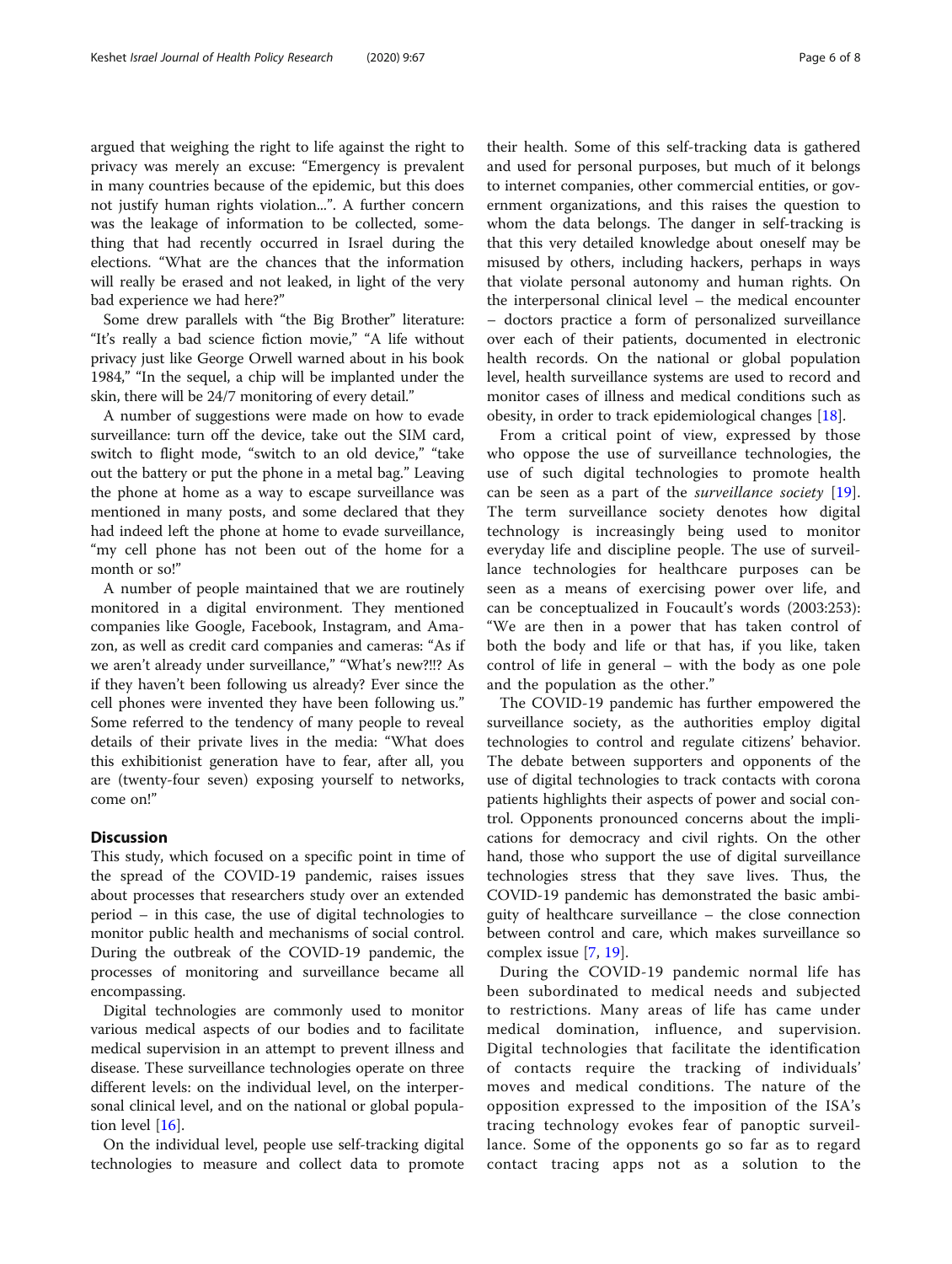COVID-19 problem, but as the problem itself. The way these opponents perceive the power exercised by such surveillance can be explained by referring to the model of the Panopticon [[11](#page-7-0)]. The word panopticon literally means "all-seeing," and was used by Jeremy Bentham in the late eighteenth and early nineteenth centuries to denote a particular architectural design. Foucault regarded the panopticon as a means of exercising disciplinary power in modern western societies: "It is the fact of being constantly seen, of being always able to be seen, that maintains the disciplined individual in his subjection"  $([10]$  $([10]$ : 187). Disciplinary principles are expressed in the panopticon: it imposes coercion by means of observation rather than physical violence; it employs training and correction to produce docile, useful, bodies; it promotes the separation of individuals by examining them to produce knowledge of "cases." The traditional panoptic prison where a few guards were placed in the central tower has evolved into a highly efficient management and surveillance system, with an increasingly sophisticated digital technology capacity for monitoring, data storage, networking, and analysis. This is no longer a matter of surveillance but rather an issue of data analysis. In societies of control the surveillance apparatus does not act on bodies or minds but on information about bodies and minds  $[22]$  $[22]$  $[22]$ . Gallagher  $[11]$  $[11]$  $[11]$  argued that, in modern societies surveillance has become part of everyday life, inculcated and reinforced by social institutions such as prisons, hospitals, and schools.

Digital surveillance technologies employed during the COVID-19 pandemic can be seen as a type of panopticon put in place by governments in collaboration with medical experts and medical regulators for purposes of curbing the spread of the virus, and thereby reducing fatalities and morbidity. The outbreak of a pandemic highlighted the interrelatedness of information technology exploitation and sophisticated digital surveillance technologies; the exercise of medical social control by authorities in collaboration with medical regulators and experts; transparency; trust and mistrust among the population; and the ambiguity of the close link between control and care – all of which are components of this panopticsurveillance.

While the occurrence of the epidemic produced an extreme form of panoptic-surveillance, this term can contribute to clarifying processes that play out also in other less dramatic times. It can usefully be applied to the vast body of research on medicalization, such as studies on the distinction between medicalization and over-medicalization (e.g.,  $[13]$  $[13]$ ); research on the use of personalized medicine and digital technologies

(e.g., [\[23](#page-7-0)]); and studies informed by critical social and cultural theory concerning the use of mobile and wearable health technologies, digital devices, and associated apps, websites, and platforms seeking to promote preventive medicine and public health (e.g., [\[17](#page-7-0), [21\]](#page-7-0)). The present study also has practical implications as a preliminary exploratory research project that addresses the willingness of citizens to cooperate with their government's measures in times of widespread and global crisis such as a pandemic.

The primary task of medical practice is to heal illness and alleviate suffering. The context of this pandemic has highlighted the interrelatedness of advanced digital surveillance technologies, medical care, and social control exercised by authorities and medical regulators and experts, which raises issues of transparency, trust and mistrust among the public. These issues acquire particular importance given the need to deal with the ongoing enduring COVID-19 pandemic and to gain the public's compliance with highly restrictive regulations.

To safeguard privacy and civil liberties, a high level of supervision and transparency are recommended. As Amit et al.  $\begin{bmatrix} 1 \end{bmatrix}$  suggested, the program should be limited in time and be continually re-evaluated. An independent committee comprising experts such as attorneys, ethicists, epidemiologists, and digital privacy experts, as well as representatives of the public should be established to monitor the program daily. Access to data should be limited to as few people as possible. The public should be informed which data is collected, how it will be used, stored, and shared, and be assured that the data will remain anonymous. Health experts should encourage voluntary participation, and device users should consent to the use of their data.

The study has several limitations, which present opportunities for future research. First, it was conducted in a single country over a short time period and analyzed posts and comments that referred to only 12 articles carried by four news sites. The findings therefore highlight a selection of Israelis' attitudes toward surveillance technology during the COVID-19 pandemic, and cannot be assumed to hold true for other countries. Second, we know nothing about the individuals who submitted the posts and comments and we cannot divulge from this study knowledge of the opinions held by diverse groups within the Israeli population, such as secular and religious individuals, Jews and Arabs, etc. Further research, both quantitative and qualitative (such as in-depth interviews or focus groups), is needed to trace the variety of opinions held and the rates within the population of those who hold them and their willingness to cooperate with the authorities, in Israel as well as in other countries.